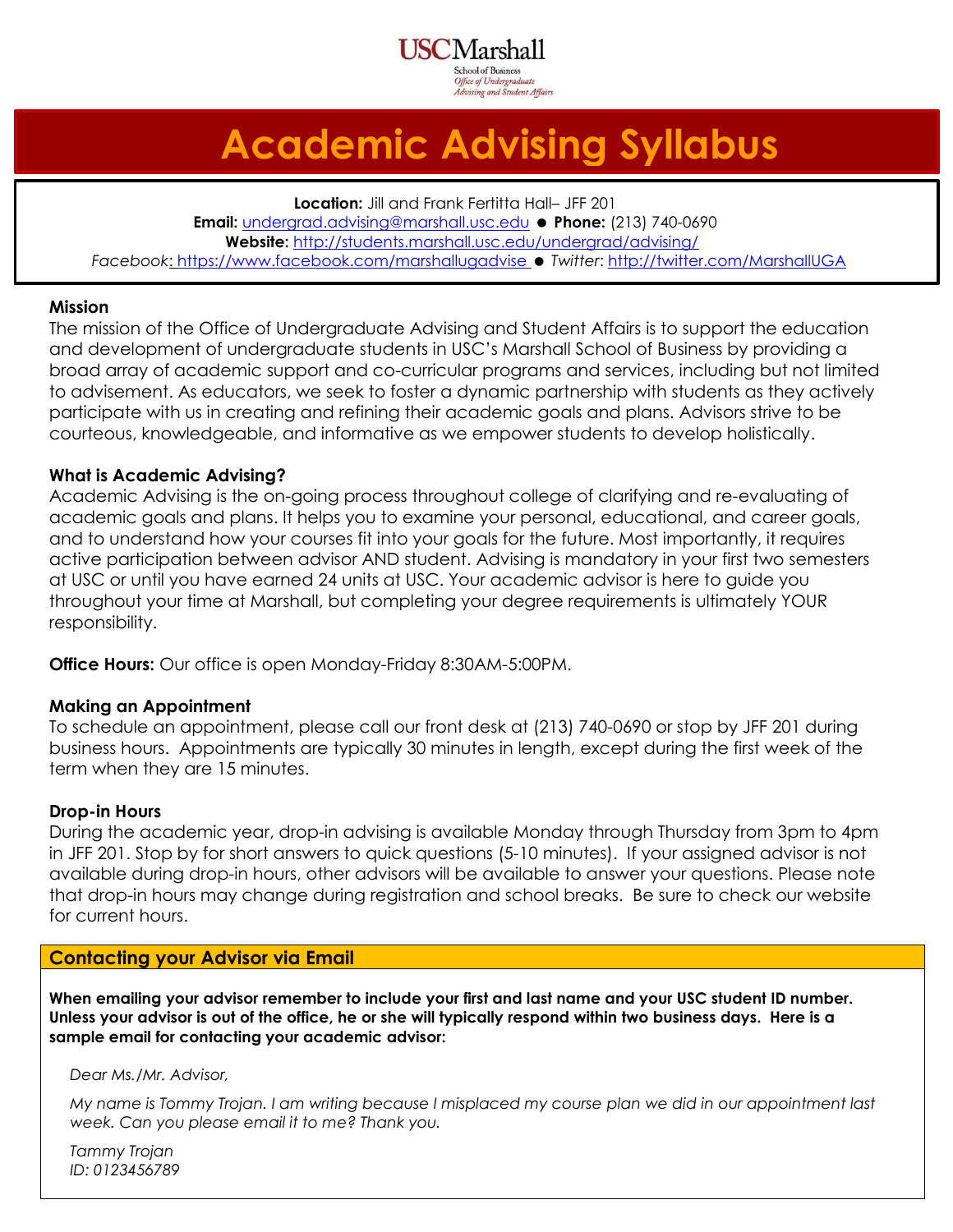### **Advisor and Student Roles and Responsibilities in Academic Advising**

| <b>Advisor Role:</b><br>listen and guide, challenge and support                                                                             | <b>Student Role:</b><br>learn and grow, take responsibility                                                                                                       |
|---------------------------------------------------------------------------------------------------------------------------------------------|-------------------------------------------------------------------------------------------------------------------------------------------------------------------|
| Be available to you through scheduled<br>appointments, drop-in hours, group advising<br>sessions, and emails during regular business hours. | Understand that advisors have a variety of<br>responsibilities that impact their availability. Keep<br>scheduled appointments or cancel with 24 hours'<br>notice. |
| Assist with course planning.                                                                                                                | Attend mandatory advising and schedule regular<br>advising meetings in a timely fashion. Register for<br>courses on time.                                         |
| Help you develop, clarify, & modify academic<br>goals.                                                                                      | Review Student Academic Record System Report<br>(STARS) & course plans.                                                                                           |
| Inform you about campus activities &<br>opportunities.                                                                                      | Read & respond to USC email & be open to<br>opportunities outside of the classroom.                                                                               |
| Clarify school policies & procedures.                                                                                                       | Be aware of important dates & deadlines.                                                                                                                          |
| Listen, ask questions & respect you as an individual.                                                                                       | Be prepared, ask questions, and be accountable.<br>Respect your advisor as a professional who has your<br>best interest in mind.                                  |
| Discuss your academic performance and its<br>impact on your future goals.                                                                   | Take responsibility for your academic performance<br>and accept the challenges that college courses<br>provide.                                                   |
| Adhere to confidentiality guidelines as outlined in<br>the Family Educational Rights and Privacy Act<br>(FERPA)                             | Keep open lines of communication. Share problems &<br>concerns.                                                                                                   |
| Refer you to campus resources.                                                                                                              | Follow-up with recommended referrals.                                                                                                                             |

### **Student Learning Outcomes**

#### *As a result of actively participating in academic advisement, you can expect to:*

- Understand the USC **General Education (GE) requirements** and Marshall School of Business curriculum.
- $\checkmark$  Understand how the courses in your major (and minor, if applicable) fit together and relate to your overall **intellectual growth**.
- Correctly interpret the information on your **STARS report** and apply the information on your STARS report to appropriate course selection.
- Understand how to complete degree requirements and develop a plan for timely **completion of degree**.
- Identify, clarify, and articulate your personal, educational, and career **values and goals**.
- Relate your values and goals to their selection of **careers, majors and courses**.
- Relate your **career exploration** to their skills, values, interests, and major(s).
- $\checkmark$  Identify **your strengths** and areas in need of strengthening.
- Identify **campus resources** that help you reach your goals.
- Understand the **academic policies and procedures** at USC.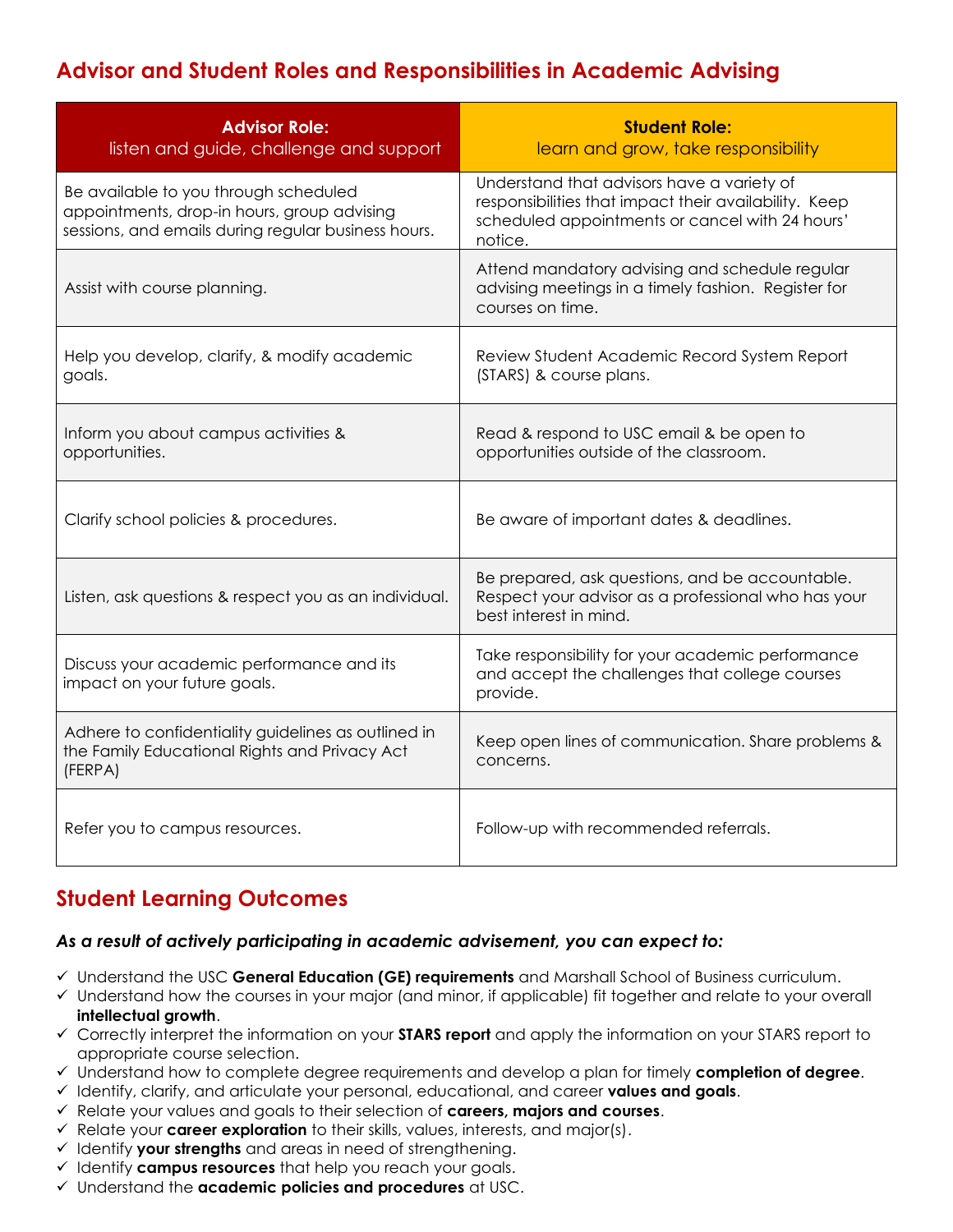### **Statement on Academic Integrity**

USC seeks to maintain an optimal learning environment. General principles of academic honesty include the concept of respect for the intellectual property of others, the expectation that individual work will be submitted unless otherwise allowed by an instructor and the obligations both to protect one's own academic work from misuse by others, as well as, to avoid using another's work as one's own. All students are expected to understand and abide by these principles. *SCampus*, the Student Guidebook, contains the Student Conduct Code in Section 11.00, while the recommended sanctions are located in Appendix A or on our Office of Student Judicial Affairs and Community Standards (SJACS) website: [http://www.usc.edu/student-affairs/SJACS/pages/resources/resources.html.](http://www.usc.edu/student-affairs/SJACS/pages/resources/resources.html) Students will be referred to the Office of Student Judicial Affairs and Community Standards for further review, should there be any suspicion of academic dishonesty. The Review process can be found at: [http://usc.edu/student](http://usc.edu/student-affairs/SJACS/)[affairs/SJACS/.](http://usc.edu/student-affairs/SJACS/) To learn more about Academic Integrity please complete the Academic Integrity Tutorial: [http://www.usc.edu/libraries/about/reference/tutorials/academic\\_integrity/index.php](http://www.usc.edu/libraries/about/reference/tutorials/academic_integrity/index.php) 

### **Statement for Students with Disabilities**

Any student requesting academic accommodations based on disability is required to register with Disability Services and Programs (DSP) each semester. A letter of verification for approved accommodations can be obtained from DSP. Please be sure the letter is delivered to your professors as early in the semester as possible. DSP is located in STU 301 and is open 8:30am – 5:00pm, Monday through Friday. The phone number for DSP is (213) 740-0776 and the website is: [www.usc.edu/disability](http://www.usc.edu/disability)*.*

## **University Terms**

1. **ALUMNI —** those graduated from the institution.

2. **BLACKBOARD —** An electronic course management system that allows students to access course material online. Both traditional and online classes utilize the Blackboard system.

3. **CODE OF CONDUCT —** Statements of expected conduct of all USC students, which is found in the Student SCampus. Students who register at USC agree to abide by its regulations and policies. Violation of the Code of Conduct may subject students to disciplinary action.

4. **CO-REQUISITE —** A course that must be taken prior to or in conjunction with another course.

5. **CURRICULUM —** The prescribed classes in a program of study needed to complete a degree at a given institution.

6. **D-CLEARANCE—** Short for Department Clearance, these classes require additional permission in order for you to register.

7. **FULL-TIME —** A student enrolled in 12 or more semester units.

8. **MAJOR —** The academic area in which students choose to study/pursue a degree.

9. **MIDTERM —** An exam given in the middle of the semester to test students on material covered in the first part of the semester.

10. **OASIS —** Portal to your USC academic records (found at www.my.usc.edu)

11. **PART-TIME —** A student enrolled in fewer than 12 semester units.

12. **PERMIT TO REGISTER —** The date and time when eligible students can begin registering for classes (found under OASIS at www.my.usc.edu).

13. **PRE-REQUISITE —** A course which must be successfully completed before the student may enroll in a particular class.

14. **REGISTRATION —** The act of enrolling in classes for a semester. Students register online using Web Registration.

15. **STARS REPORT —** Detailed list of your degree requirements that have been met and/or remain unfulfilled.

16. **SYLLABUS —** An outline of the important information about a course. Written by the professor or instructor, it usually includes important dates, assignments, expectations and policies specific to that course.

17. **TRANSFER CREDIT REPORT (TCR) —** credit granted for transfer courses and exams (AP, IB, etc.)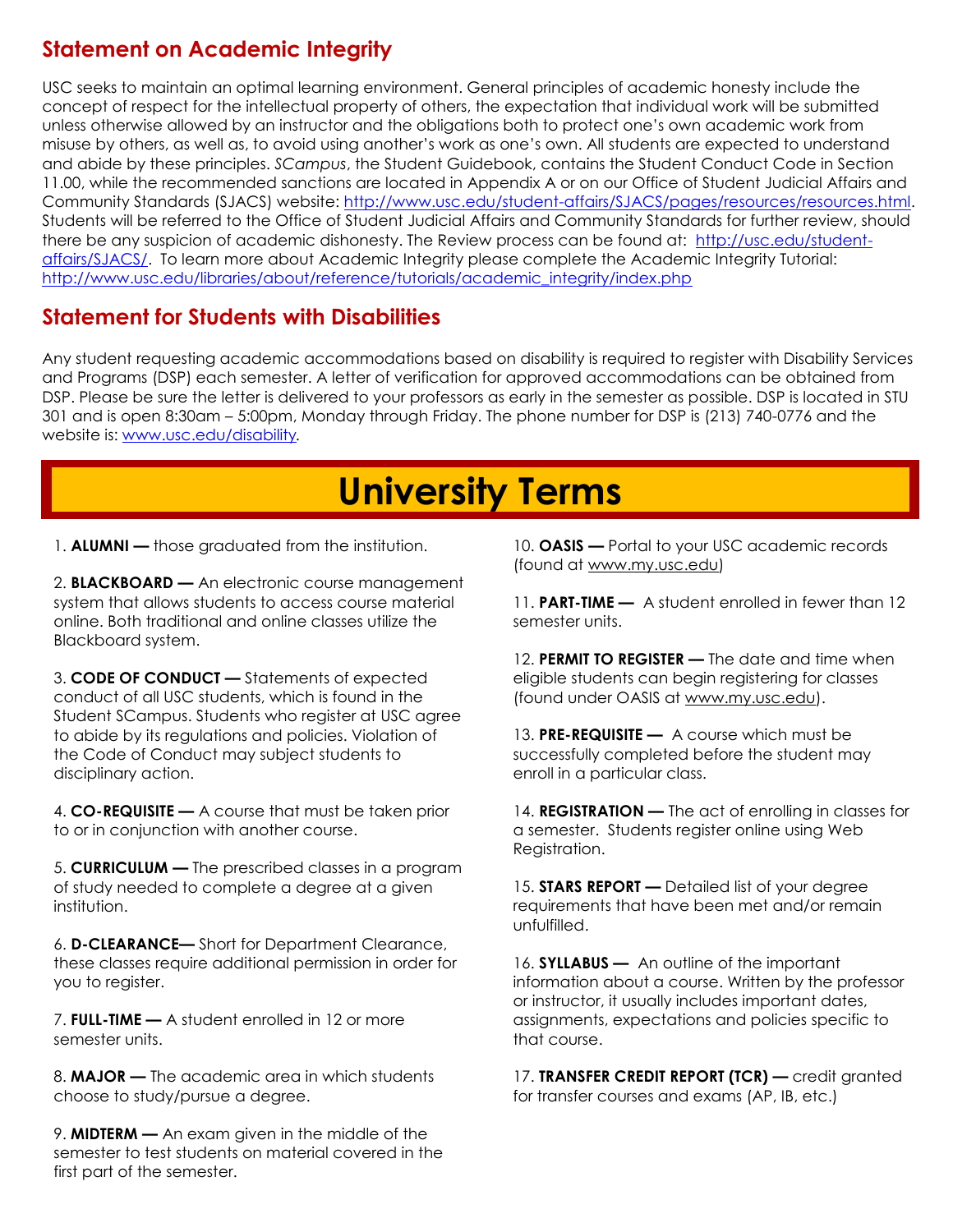# **Academic Calendar - Reminders**

| FALL                  |                                                                                                                                                                                                                                                                                                                                                                                                                                                                                                                                                                                                                                                                                                                              |
|-----------------------|------------------------------------------------------------------------------------------------------------------------------------------------------------------------------------------------------------------------------------------------------------------------------------------------------------------------------------------------------------------------------------------------------------------------------------------------------------------------------------------------------------------------------------------------------------------------------------------------------------------------------------------------------------------------------------------------------------------------------|
| Late August           | • Review your STARS report to make sure your AP and transfer credits are recorded.<br>• Attend the New Student Welcome and the Student Involvement Fair.<br>• Review your classes' syllabi and mark your calendars with major test and quiz<br>dates.<br>. If you have questions about your classes, ask your advisor or your professor. Be sure<br>to make changes to your schedule if you needed. You have three weeks to set<br>your schedule for the fall semester. The add/drop deadline for most classes is<br>Friday of third week.                                                                                                                                                                                   |
| September             | • Begin going to tutoring.<br>• Think about an academic goal you would like to accomplish this semester. What<br>steps do you need to take now to achieve it? What obstacles may be preventing<br>you from reaching that goal? What resources can help you to reach your goal?<br>• Attend a Marshall Connections Program (MCP) event such as a Meal with a<br>Faculty Mentor, the MCP Academic & Career Connections Series, or Career<br>Services 101.<br>• Sign-up for connectSC and the Marshall Career Source.<br>• Freshmen: Attend a LINC information session and apply for a spring LINC trip.<br>• Transfer Students: Attend a TIE information session and submit your application.                                  |
| October               | • Attend another MCP event.<br>• Attend tutoring regularly.<br>• Visit a professor in office hours.<br>• Prepare for midterms. How are your classes going? Did you get a "midterm grade"<br>at risk" email? Be sure to check in with your professors regarding your status in your<br>classes. If you are struggling and need help, be sure to communicate with your<br>advisor so he or she can refer you to the proper resources on campus.<br>• Schedule an appointment with your advisor to discuss your spring semester<br>schedule.<br>• Freshmen: Sign up for a LINC or GLP trip for the spring.<br>• Transfer Students: Review upcoming Excel trips and consider applying.<br>• Visit the USC Career Center          |
| <b>November</b>       | • Last day to withdraw from a class with a mark of 'W' is Friday of the 12 <sup>th</sup> week. Be<br>sure to ask for help if you are struggling with your classes. Have you been<br>attending tutoring regularly? Have you visited your professors' office hours?<br>• Meet with your advisor about spring registration it you didn't already do so in<br>October. Review the schedule of classes and start to plan a mock schedule for<br>the spring. Log into Online Academic Student Information System (OASIS) and<br>check for your "permit to register" so you know the date and time you can<br>register. Make sure you do not have any holds that will prevent you from<br>registering. Be sure to register on time! |
| <b>Early December</b> | • Prepare for finals. Form a study group! Students who study in groups often do<br>better than those who study alone.<br>• Celebrate the successful completion of your first semester at USC!                                                                                                                                                                                                                                                                                                                                                                                                                                                                                                                                |
| <b>Winter Break</b>   | • Start thinking about the summer. Do you want an internship? Talk with someone<br>you respect, admire, and trust about his or her career decision-making process.<br>What can you learn from this person? What might you do differently?                                                                                                                                                                                                                                                                                                                                                                                                                                                                                    |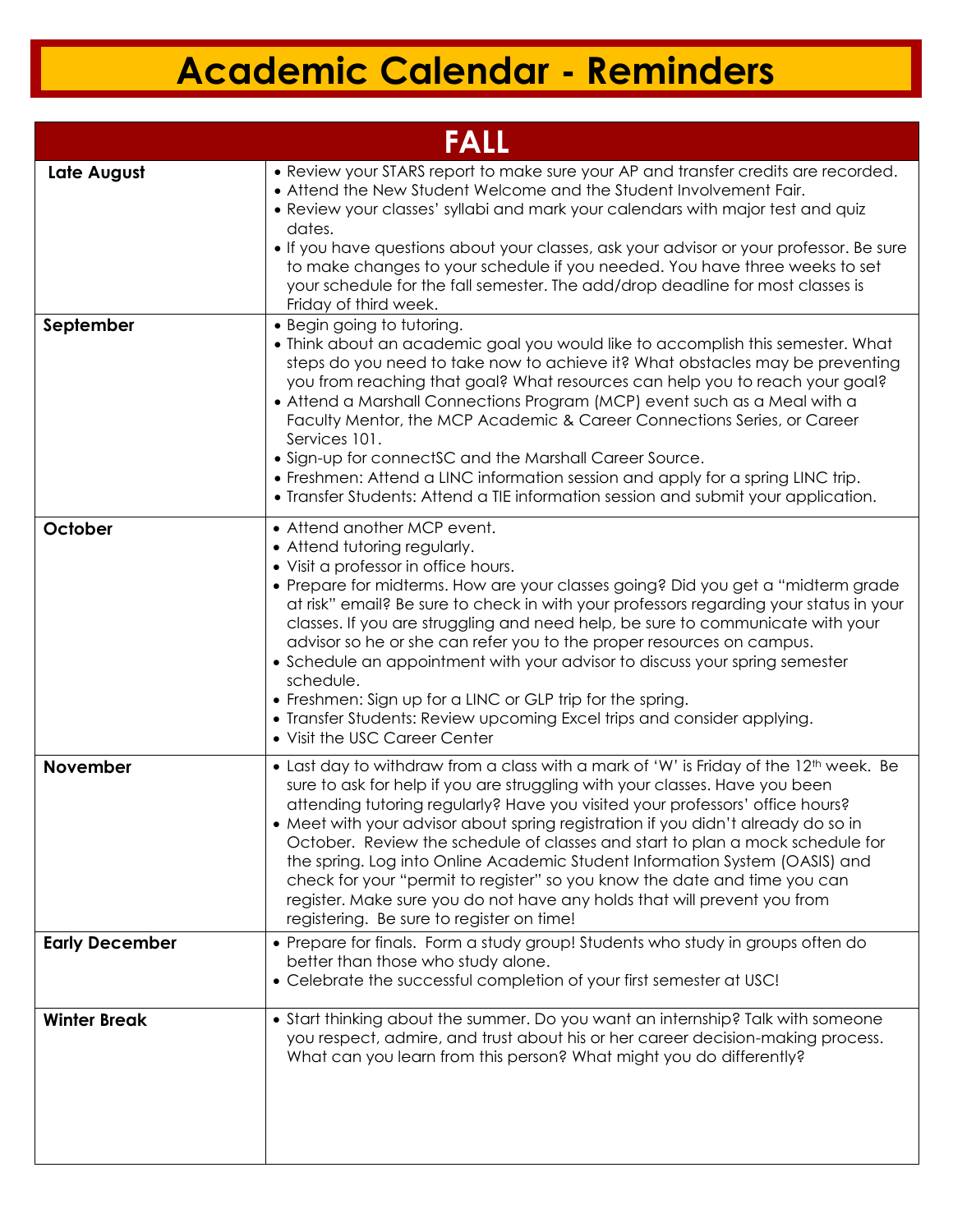## **Academic Calendar - Reminders**

| <b>SPRING</b>   |                                                                                                                                                                                                                                                                                                                                                                                                                                                                                                                                                                                                                                                                                                                                                                                                                                                                                                                                                                                                                         |  |
|-----------------|-------------------------------------------------------------------------------------------------------------------------------------------------------------------------------------------------------------------------------------------------------------------------------------------------------------------------------------------------------------------------------------------------------------------------------------------------------------------------------------------------------------------------------------------------------------------------------------------------------------------------------------------------------------------------------------------------------------------------------------------------------------------------------------------------------------------------------------------------------------------------------------------------------------------------------------------------------------------------------------------------------------------------|--|
| January         | • Most students start each semester with plans for how "this semester will be<br>different." How do you hope to improve upon last semester? List some techniques<br>you might use to help you become an even better student. What resources might<br>you make use of? How might you spend your time differently? Check in with your<br>advisor regarding any questions or concerns.<br>• Review your classes' syllabi and mark your calendars with major test and quiz<br>dates.<br>• If you have questions about your classes, be sure to ask your advisor or your<br>professor. Be sure to make changes to your schedule if needed. You have three<br>weeks to set your schedule for the spring semester.<br>• Check your STARS report to make sure your academic progress is accurately<br>reported. Let your advisor know if there are any discrepancies.<br>• Attend an MCP event such as an Academic and Career Connections workshop or<br>a Meal with a Faculty Mentor.<br>• Attend Career Fest and Career Fair. |  |
| February        | • Attend another MCP event such as a Meal with a Faculty Mentor.<br>• Visit the USC Career Center to learn about all the career related resources<br>available to you on campus.<br>• Did you receive any "mid-term grade at risk" emails? Be sure to check in with your<br>professors and your advisor to ensure you are aware of the resources available to<br>help you succeed.<br>• Check out Career Fest events and take advantage of Internship Week.<br>• Visit a professor during office hours.                                                                                                                                                                                                                                                                                                                                                                                                                                                                                                                 |  |
| March           | • Check the Schedule of Classes for both summer and fall. Start to draft a mock<br>schedule for fall. Check in with your advisor if you want to update your course<br>plan or are having trouble in your classes.<br>• Freshmen: Participate in spring break GLP or LINC trip. Reflect on your experiences<br>and what you learned about international business.                                                                                                                                                                                                                                                                                                                                                                                                                                                                                                                                                                                                                                                        |  |
| <b>April</b>    | • The 12 <sup>th</sup> Friday of the semester is the final day to withdraw from class from most<br>classes with a mark of a "W."<br>• Check OASIS for your permit to register and any holds that may prevent you from<br>registering.<br>• Meet with your advisor to discuss your fall courses.<br>• Apply for a Marshall scholarship.                                                                                                                                                                                                                                                                                                                                                                                                                                                                                                                                                                                                                                                                                  |  |
| May and beyond: | Prepare for finals. Study hard for exams, try a study group or attend review sessions.<br>Volunteer to help with commencement.<br>• Freshmen: Participate in a May LINC trip if you have not traveled in March.<br>Reflect on your experiences and what you learned.<br>• Taking summer school outside of USC? Make sure you have pre-approval via<br>OASIS.<br>• Celebrate a successful end to your first year at USC!<br>• Use your summer to explore career development opportunities.                                                                                                                                                                                                                                                                                                                                                                                                                                                                                                                               |  |